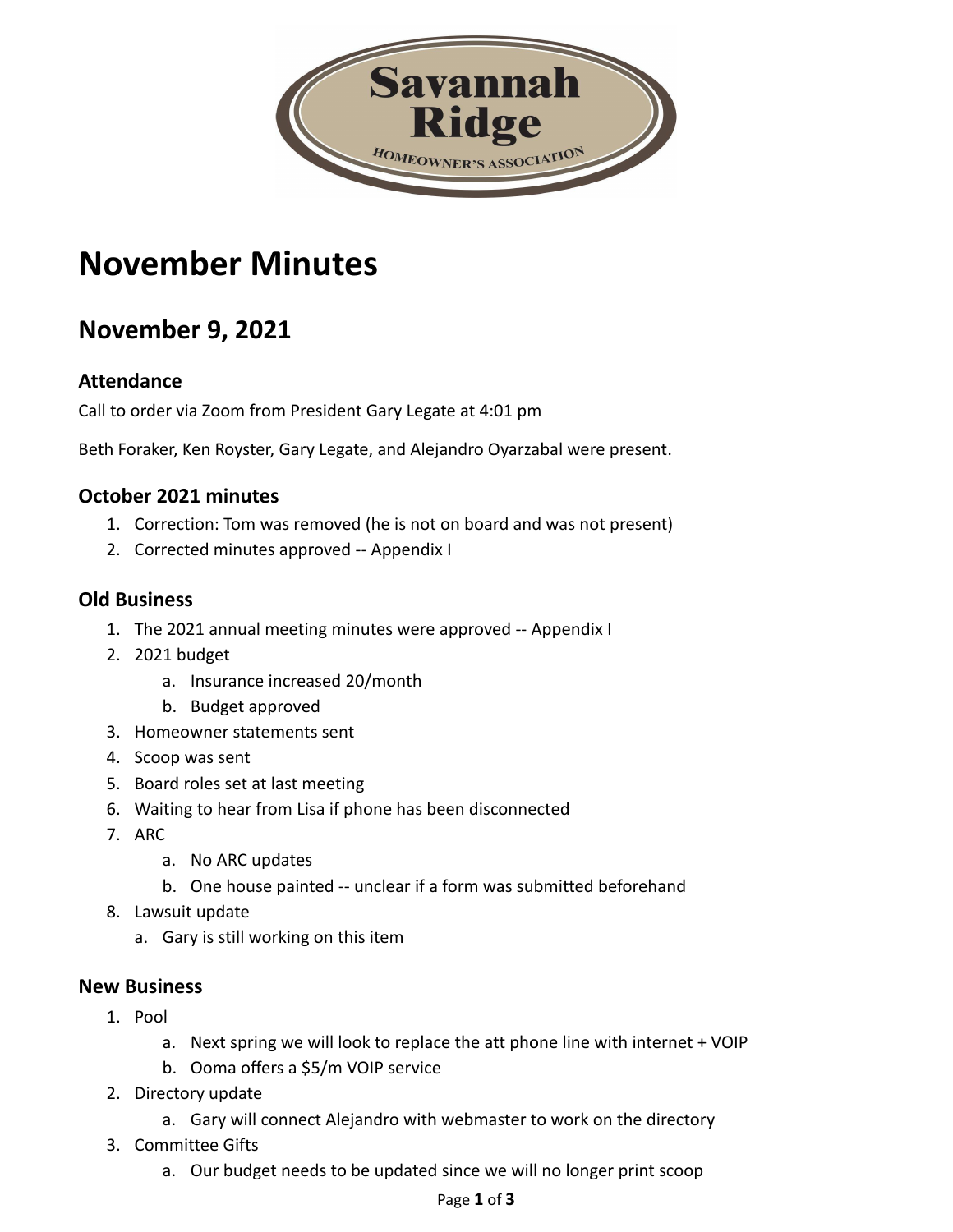- b. Board agreed to gift 10 people \$50 gift cards for local bsuinesses
- 4. Lawn Care
	- a. working on the RFP form
- 5. Forthcoming events
	- a. Board would like to invite Amy to discuss potential 2022 events.
	- b. Ideas:
		- i. KC Opening day
		- ii. Ice cream w bouncy home
		- iii. halloween
		- iv. easter egg hunt
	- c. We could potentially invest in projection screen or audio system to build community via future events

#### **Adjournment**

5:03 pm